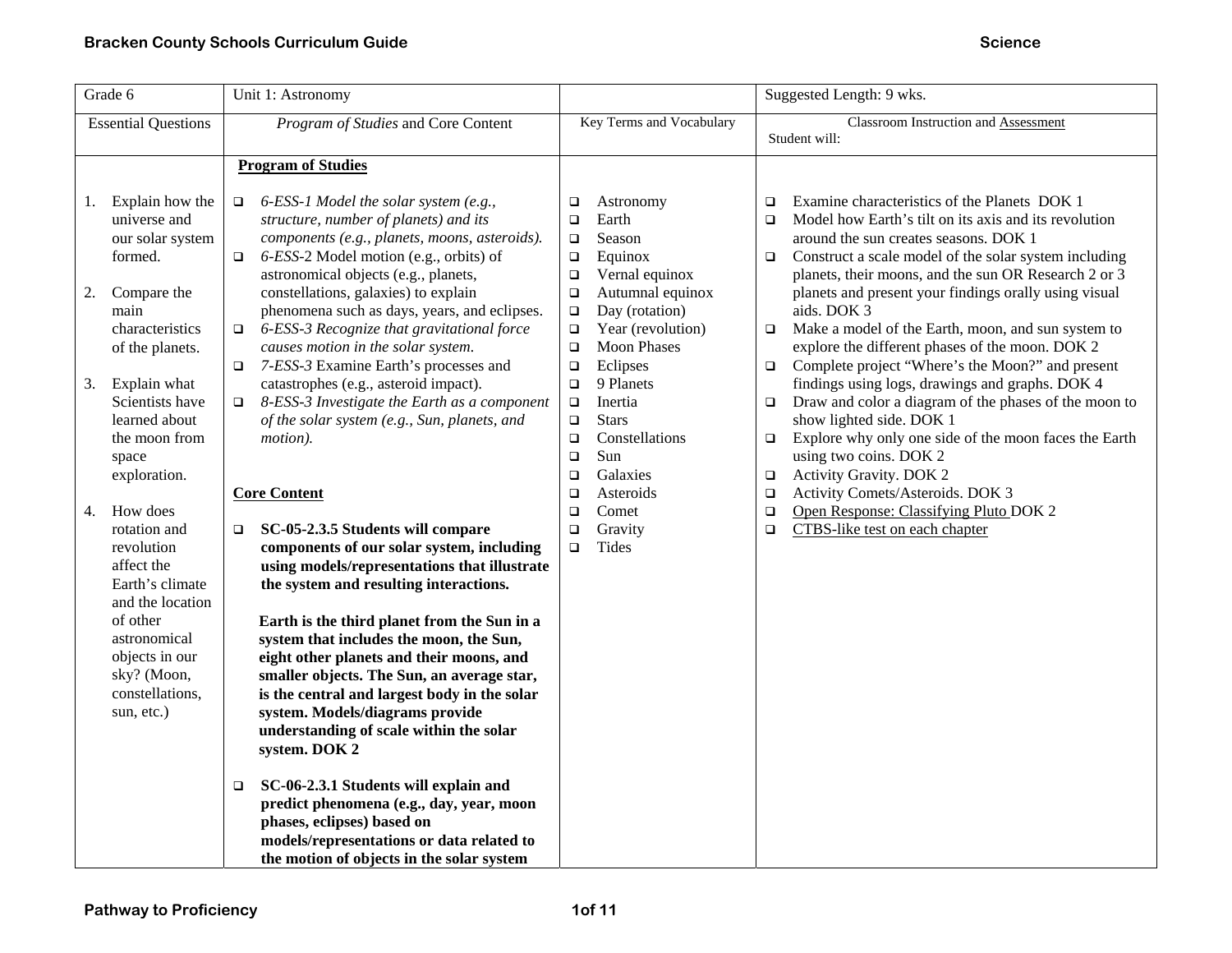| Grade 6                    | Unit 1: Astronomy                                                                                                                                                                                                                                                                                                                                                                                                       |                          | Suggested Length: 9 wks.                              |
|----------------------------|-------------------------------------------------------------------------------------------------------------------------------------------------------------------------------------------------------------------------------------------------------------------------------------------------------------------------------------------------------------------------------------------------------------------------|--------------------------|-------------------------------------------------------|
| <b>Essential Questions</b> | Program of Studies and Core Content                                                                                                                                                                                                                                                                                                                                                                                     | Key Terms and Vocabulary | Classroom Instruction and Assessment<br>Student will: |
|                            | (e.g., earth, sun, moon).                                                                                                                                                                                                                                                                                                                                                                                               |                          |                                                       |
|                            | Observations and investigations of patterns<br>indicate that most objects in the solar<br>system are in regular and predictable<br>motion. Evaluation of this data explains<br>such phenomena as the day, the year,<br>phases of the moon, and eclipses. DOK 3                                                                                                                                                          |                          |                                                       |
|                            | SC-06-4.6.2 Students will describe:<br>$\Box$<br>the effect of the Suns' energy on the<br>$\Box$<br>Earth system;<br>the connection/relationship between<br>$\Box$<br>the Sun's energy and seasons.                                                                                                                                                                                                                     |                          |                                                       |
|                            | The Sun is the major source of energy for<br>Earth. The water cycle, winds, ocean<br>currents, and growth of plants are affected<br>by the Sun's energy. Seasons result from<br>variations in the amount of the Sun's<br>energy hitting Earth's surface. DOK 3                                                                                                                                                          |                          |                                                       |
|                            | SC-07-2.3.1 Students will make inferences<br>$\Box$<br>and predictions related to changes in the<br>Earth's surface or atmosphere based on<br>data/evidence.                                                                                                                                                                                                                                                            |                          |                                                       |
|                            | The Earth's processes we see today,<br>including erosion, movement of lithospheric<br>plates, and changes in atmospheric<br>composition, are predictable and similar to<br>those that occurred in the past. Analysis of<br>evidence from Earth's history substantiates<br>the conclusion that the planet has also been<br>influenced by occasional catastrophes such<br>as the impact of an asteroid or comet. DOK<br>3 |                          |                                                       |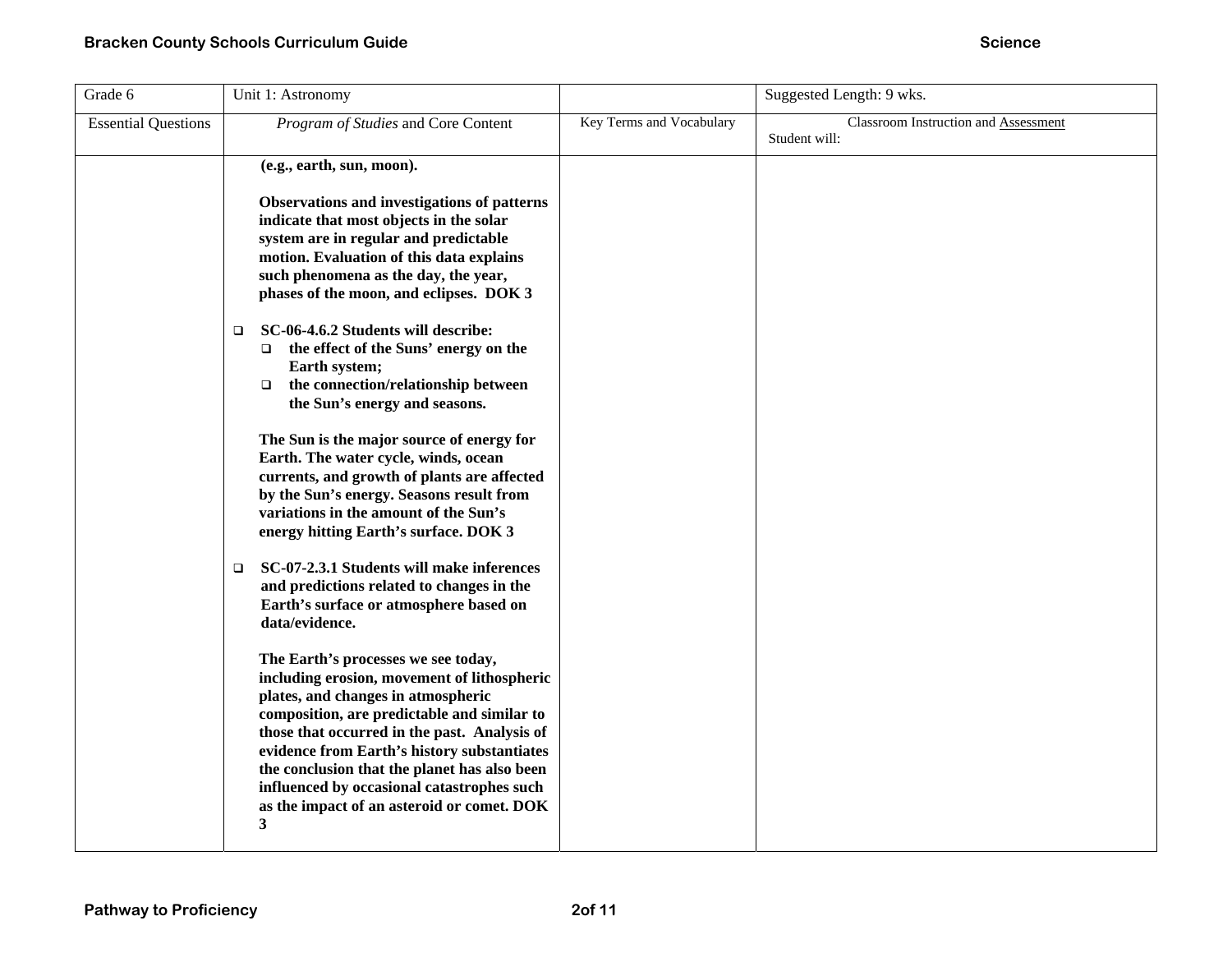| Grade 6                    | Unit 1: Astronomy                                                                                                                                                                             |                          | Suggested Length: 9 wks.                              |
|----------------------------|-----------------------------------------------------------------------------------------------------------------------------------------------------------------------------------------------|--------------------------|-------------------------------------------------------|
| <b>Essential Questions</b> | Program of Studies and Core Content                                                                                                                                                           | Key Terms and Vocabulary | Classroom Instruction and Assessment<br>Student will: |
|                            | SC-07-2.3.3 Students will describe the<br>$\Box$<br>concept of gravity and the effect of<br>gravitational force between the sun, moon<br>and Earth.                                           |                          |                                                       |
|                            | The gravitational pull of the Sun and moon<br>on Earth's oceans as the major cause of<br>tides can be understood from<br>generalizations based on evidence. DOK 2                             |                          |                                                       |
|                            | SC-07-4.6.1 Students will understand that<br>$\Box$<br>Earth systems have sources of energy that are<br>internal and external to the Earth. The Sun is<br>the major external source of energy |                          |                                                       |

| Grade 6                    | Unit 2: Outside and Inside Earth                |                          |                            |                                      | Suggested Length: 6 wks.                                   |
|----------------------------|-------------------------------------------------|--------------------------|----------------------------|--------------------------------------|------------------------------------------------------------|
| <b>Essential Questions</b> | Program of Studies and Core Content             | Key Terms and Vocabulary |                            | Classroom Instruction and Assessment |                                                            |
|                            |                                                 |                          |                            |                                      | Student will:                                              |
|                            | <b>Program of Studies</b>                       |                          |                            |                                      |                                                            |
|                            |                                                 |                          |                            |                                      |                                                            |
| How do the                 | 7-ESS-1 Model Earth's layers.<br>□              | $\Box$                   | Earth's Topography:        | $\Box$                               | Construct a model that shows a cutaway view of Earth's     |
| plate boundaries           | 5-AC-1 Examine the role of Science in<br>$\Box$ | $\Box$                   | (Plains, Mountains,        |                                      | interior layers and at least three of the plates that make |
| affect the                 | explaining and prediction natural events        |                          | and Plateaus)              |                                      | up the Earth's surface. DOK 2                              |
| Earth's                    | (e.g., floods, earthquakes, and volcanoes)      | $\Box$                   | Earth's layers:            | $\Box$                               | Research and make a documentary about life in a            |
| topography?                |                                                 | □                        | (Crust, Mantle, Outer      |                                      | volcanic region. DOK 3                                     |
|                            |                                                 |                          | and Inner Core)            | o                                    | Create a puzzle on the plates of the Earth. DOK 1          |
| How can                    | <b>Core Content</b>                             | $\Box$                   | Continental drift          | $\Box$                               | Write a paragraph explaining how the eruption of a         |
| volcanic                   |                                                 | ❏                        | Alfred Wegner              |                                      | volcano affects living things. DOK 2                       |
| activity change            | SC-06-2.3.3 Students will compare<br>$\Box$     | □                        | Plate tectonics            | $\Box$                               | Draw labeled diagrams that show how heat is transferred    |
| the Earth's                | constructive and destructive forces on          | □                        | <b>Convection Currents</b> |                                      | by radiation, conduction, and convection. DOK 1            |
| surface?                   | Earth in order to make predictions about        | $\Box$                   | Density                    | □                                    | Construct a model of seafloor spreading at the mid-        |
|                            | the nature of landforms.                        | □                        | Asthenosphere              |                                      | ocean ridge. DOK 1                                         |
| Explain how<br>3.          |                                                 | ❏                        | Earthquakes                | о                                    | Use the Internet to participate in a web quest             |
| geologist                  | Landforms are a result of a combination of      | $\Box$                   | Epicenter                  |                                      | (http://geocities.com/le6th/psaproject)"When Disaster      |
| determines                 | constructive and destructive forces.            | $\Box$                   | P and S Waves              |                                      | Strikes" to make a public announcement on how to           |
| earthquake                 | Collection and analysis of data indicates       | $\Box$                   | <b>Richter Scale</b>       |                                      | survive a natural disaster OR create a poster or brochure  |
| risks.                     | that constructive forces include crustal        | $\Box$                   | Types of Volcanoes         |                                      | to promote earthquake safety. DOK 3                        |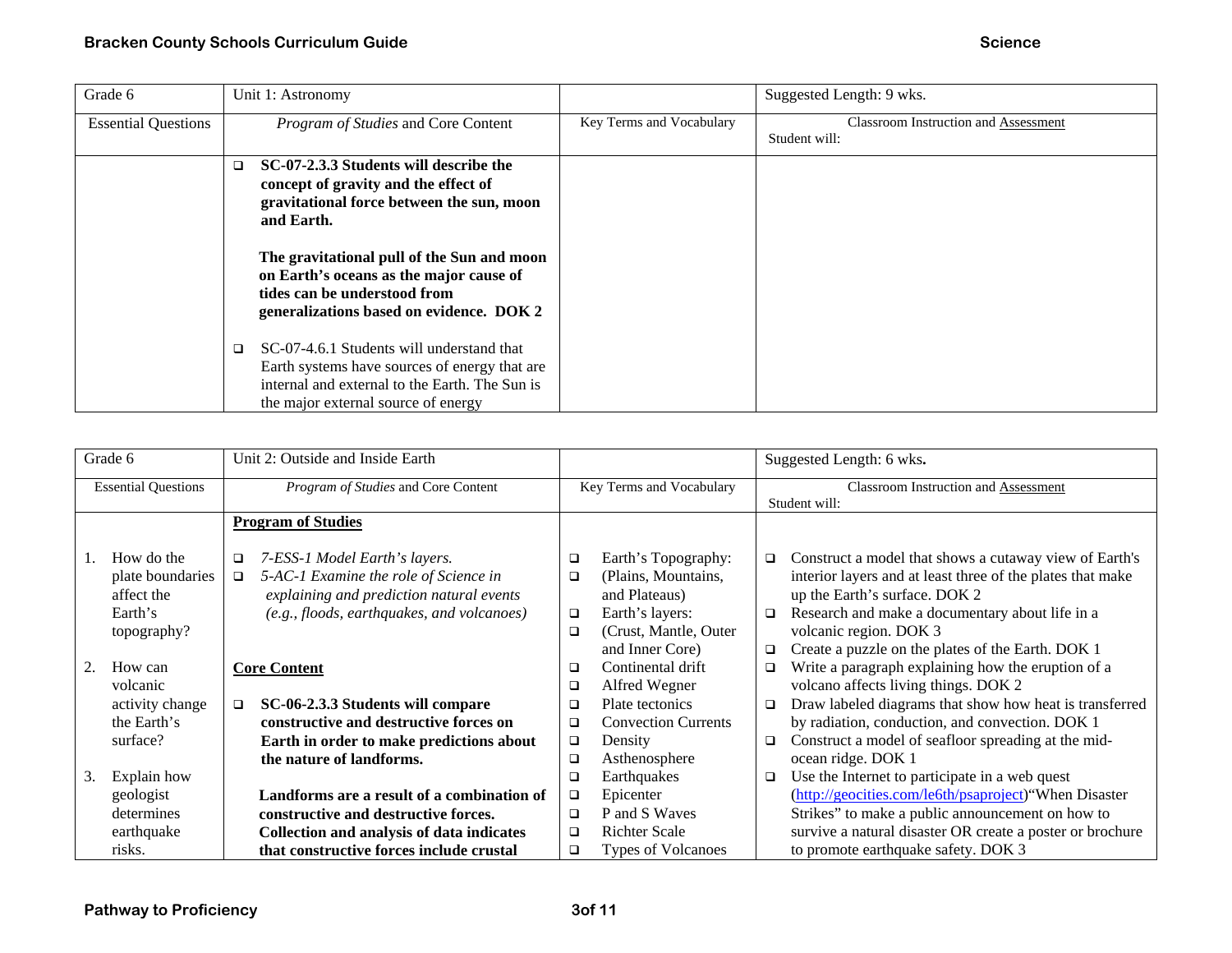| Grade 6                    | Unit 2: Outside and Inside Earth                                                                                                    |        |                          |        | Suggested Length: 6 wks.                                        |
|----------------------------|-------------------------------------------------------------------------------------------------------------------------------------|--------|--------------------------|--------|-----------------------------------------------------------------|
| <b>Essential Questions</b> | Program of Studies and Core Content                                                                                                 |        | Key Terms and Vocabulary |        | Classroom Instruction and Assessment                            |
|                            |                                                                                                                                     |        |                          |        | Student will:                                                   |
|                            | deformation, faulting, volcanic eruption,                                                                                           | $\Box$ | Types of Eruptions       |        | $\Box$ Construct models of and identify different faults. DOK 2 |
|                            | and deposition of sediment, while                                                                                                   | $\Box$ | Ring of Fire             | ◻      | Collaborate with Social Studies to construct models of          |
|                            | destructive forces include weathering and                                                                                           | $\Box$ | Landforms                |        | three different types of volcanoes. DOK 2                       |
|                            | erosion. DOK 2                                                                                                                      | $\Box$ | Anticline                | $\Box$ | CTBS-like tests on each chapter                                 |
|                            |                                                                                                                                     | $\Box$ | Syncline                 |        |                                                                 |
|                            | SC-07-2.3.1 Students will make inferences<br>$\Box$                                                                                 | $\Box$ | Pangaea                  |        |                                                                 |
|                            | and predictions related to changes in the                                                                                           | $\Box$ | Seismology               |        |                                                                 |
|                            | Earth's surface or atmosphere based on                                                                                              | $\Box$ | <b>Transform Plate</b>   |        |                                                                 |
|                            | data/evidence.                                                                                                                      | $\Box$ | Boundary                 |        |                                                                 |
|                            |                                                                                                                                     | $\Box$ | Divergent Plate          |        |                                                                 |
|                            | The Earth's processes we see today,                                                                                                 | $\Box$ | Boundary                 |        |                                                                 |
|                            | including erosion, movement of lithospheric                                                                                         | $\Box$ | <b>Convergent Plate</b>  |        |                                                                 |
|                            | plates, and changes in atmospheric                                                                                                  | □      | Boundary                 |        |                                                                 |
|                            | composition, are predictable and similar to                                                                                         | $\Box$ | Lithospheric Plates      |        |                                                                 |
|                            | those that occurred in the past. Analysis of                                                                                        |        |                          |        |                                                                 |
|                            | evidence from Earth's history substantiates                                                                                         |        |                          |        |                                                                 |
|                            | the conclusion that the planet has also been                                                                                        |        |                          |        |                                                                 |
|                            | influenced by occasional catastrophes such                                                                                          |        |                          |        |                                                                 |
|                            | as the impact of an asteroid or comet.                                                                                              |        |                          |        |                                                                 |
|                            | DOK <sub>3</sub>                                                                                                                    |        |                          |        |                                                                 |
|                            | SC-07-2.3.2 Students will explain the layers<br>$\Box$<br>of the Earth and their interactions.                                      |        |                          |        |                                                                 |
|                            | The use of models/diagrams/graphs helps<br>illustrate that the Earth is layered. The<br>lithosphere is the thin crust and the upper |        |                          |        |                                                                 |
|                            | part of the mantle. Lithospheric plates                                                                                             |        |                          |        |                                                                 |
|                            | move slowly in response to movements in                                                                                             |        |                          |        |                                                                 |
|                            | the mantle. There is a dense core at the<br>center of the Earth. DOK 2                                                              |        |                          |        |                                                                 |

| Grade 6                    | Unit 3: Exploring Earth's Planet-Rocks and |                          | Suggested Length: 5 wks.             |
|----------------------------|--------------------------------------------|--------------------------|--------------------------------------|
|                            | Minerals                                   |                          |                                      |
| <b>Essential Questions</b> | <i>Program of Studies</i> and Core Content | Key Terms and Vocabulary | Classroom Instruction and Assessment |
|                            |                                            |                          | Student will:                        |
|                            | <b>Program of Studies</b>                  |                          |                                      |
|                            |                                            |                          |                                      |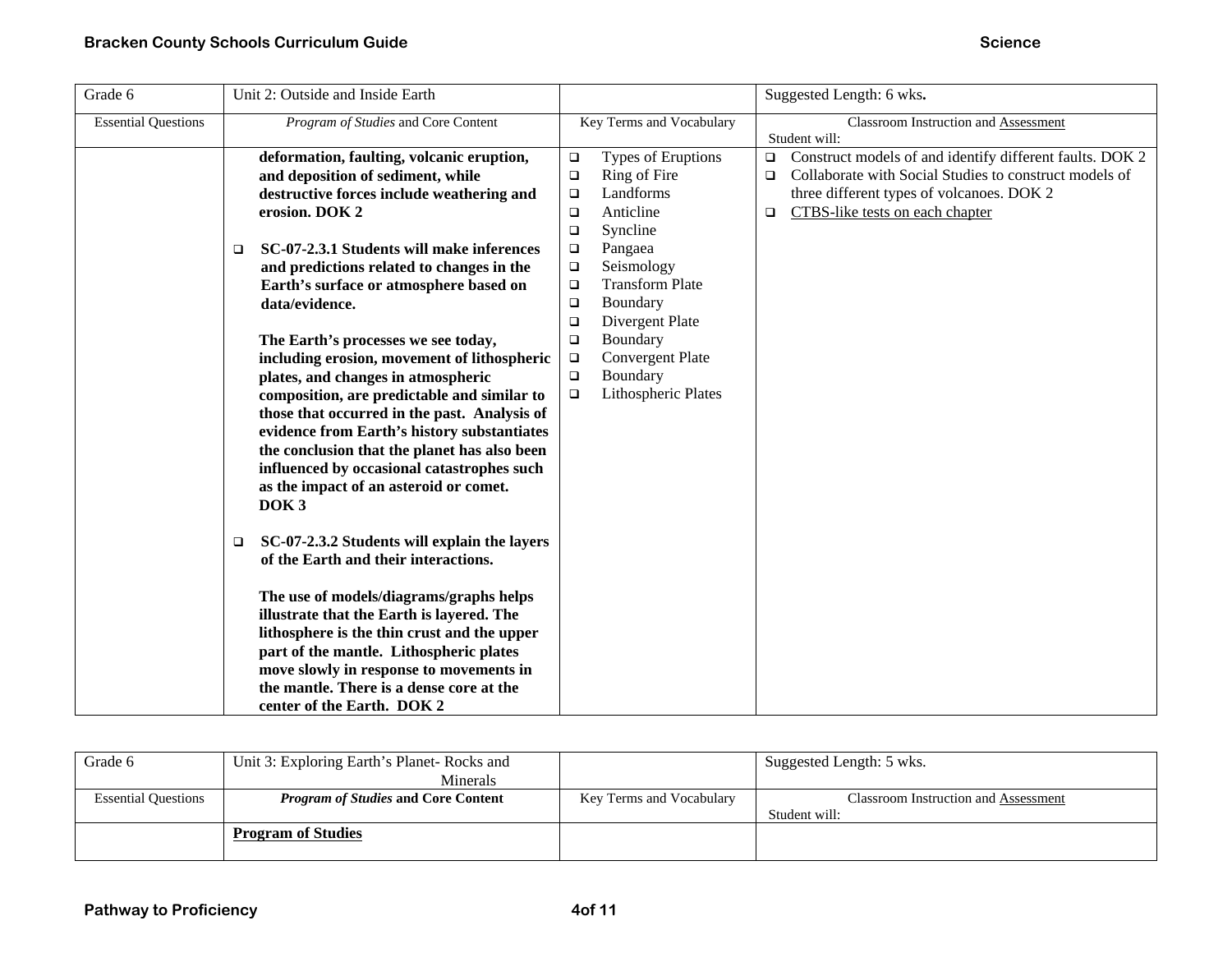|    | Grade 6                                                                                                                                                                  | Unit 3: Exploring Earth's Planet-Rocks and               |        |                          |                  | Suggested Length: 5 wks.                                                                                                                                                                                                                    |
|----|--------------------------------------------------------------------------------------------------------------------------------------------------------------------------|----------------------------------------------------------|--------|--------------------------|------------------|---------------------------------------------------------------------------------------------------------------------------------------------------------------------------------------------------------------------------------------------|
|    |                                                                                                                                                                          | Minerals                                                 |        |                          |                  |                                                                                                                                                                                                                                             |
|    | <b>Essential Questions</b>                                                                                                                                               | <b>Program of Studies and Core Content</b>               |        | Key Terms and Vocabulary |                  | Classroom Instruction and Assessment<br>Student will:                                                                                                                                                                                       |
|    |                                                                                                                                                                          |                                                          |        | Minerals                 |                  |                                                                                                                                                                                                                                             |
| 1. | Why are                                                                                                                                                                  | 7-ESS-2 Demonstrates the rock cycle (e.g.,<br>o          | $\Box$ |                          | $\Box$           | Group project: "Growing a Crystal Garden".<br>Design                                                                                                                                                                                        |
|    | minerals                                                                                                                                                                 | weathered rocks produce soil, weathered                  | $\Box$ | Mineral                  |                  | a crystal garden using at least two different crystal                                                                                                                                                                                       |
|    | important to our                                                                                                                                                         | rocks are often recrystallized into new rock)            | $\Box$ | Identification           |                  | growth solutions. Observe and record growth rate to                                                                                                                                                                                         |
|    | health and to                                                                                                                                                            | and examine characteristics of soils.                    | $\Box$ | Mohs Hardness Scale      |                  | gain a better understanding of how mineral crystals                                                                                                                                                                                         |
|    | our economy?                                                                                                                                                             | 8-ESS-1 Investigate the structure of the Earth<br>$\Box$ | $\Box$ | Use of Minerals          |                  | form. DOK 2                                                                                                                                                                                                                                 |
|    |                                                                                                                                                                          | system (e.g., rock cycle)                                | $\Box$ | Rock cycle               | $\Box$           | Lab – find the density of different minerals using water.                                                                                                                                                                                   |
| 2. | List and                                                                                                                                                                 |                                                          | $\Box$ | Igneous Rocks            |                  | DOK <sub>3</sub>                                                                                                                                                                                                                            |
|    | describe the                                                                                                                                                             |                                                          | $\Box$ | Metamorphic Rocks        | $\Box$           | Create a flow chart that includes information about the                                                                                                                                                                                     |
|    | characteristics                                                                                                                                                          | <b>Core Content</b>                                      | $\Box$ | <b>Sedimentary Rocks</b> |                  | processes involved from the formation of an ore to its                                                                                                                                                                                      |
|    | needed to                                                                                                                                                                |                                                          |        |                          |                  | use in a manufactured process (how ore is formed,                                                                                                                                                                                           |
|    | distinguish one                                                                                                                                                          | SC-06-2.3.2 Students will explain cause and<br>$\Box$    |        |                          |                  | located, mined, and smelted). DOK 2                                                                                                                                                                                                         |
|    | kind of mineral                                                                                                                                                          | effect relationships in the Rock cycle.                  |        |                          | $\Box$           | Use the Mohs Scale to classify minerals according to                                                                                                                                                                                        |
|    | from another.                                                                                                                                                            |                                                          |        |                          |                  | hardness. DOK 3                                                                                                                                                                                                                             |
|    |                                                                                                                                                                          | Materials found in the lithosphere and                   |        |                          | $\Box$           | Draw a circle diagram of the rock cycle. DOK 1                                                                                                                                                                                              |
| 3. | How are                                                                                                                                                                  | mantle are changed in a continuous process               |        |                          | $\Box$           | Classify rocks in "Mystery Rock" activity (pg. 93 of                                                                                                                                                                                        |
|    | different kinds                                                                                                                                                          | called the rock cycle, which can be                      |        |                          |                  | text). DOK 3                                                                                                                                                                                                                                |
|    |                                                                                                                                                                          |                                                          |        |                          | $\Box$           |                                                                                                                                                                                                                                             |
|    |                                                                                                                                                                          | DOK <sub>2</sub>                                         |        |                          |                  |                                                                                                                                                                                                                                             |
|    |                                                                                                                                                                          |                                                          |        |                          | $\Box$           |                                                                                                                                                                                                                                             |
|    |                                                                                                                                                                          |                                                          |        |                          |                  |                                                                                                                                                                                                                                             |
| 4. |                                                                                                                                                                          |                                                          |        |                          |                  |                                                                                                                                                                                                                                             |
|    |                                                                                                                                                                          |                                                          |        |                          |                  |                                                                                                                                                                                                                                             |
|    |                                                                                                                                                                          |                                                          |        |                          |                  |                                                                                                                                                                                                                                             |
|    |                                                                                                                                                                          |                                                          |        |                          |                  |                                                                                                                                                                                                                                             |
|    |                                                                                                                                                                          |                                                          |        |                          |                  |                                                                                                                                                                                                                                             |
|    |                                                                                                                                                                          |                                                          |        |                          |                  |                                                                                                                                                                                                                                             |
|    |                                                                                                                                                                          |                                                          |        |                          |                  |                                                                                                                                                                                                                                             |
|    | of rocks used by<br>society in their<br>every day lives?<br>List and<br>describe the<br>characteristics<br>needed to<br>distinguish one<br>kind of rock<br>from another. | investigated using a variety of models.                  |        |                          | $\Box$<br>$\Box$ | Real World Lab- test rock flooring to predict the best<br>type for a kitchen floor. DOK 3<br>Group web quest:<br>http://www.webmonkeyplus.com/rocks DOK 3<br>Open Response: Fish fossil in a rock DOK 2<br>CTBS-like tests on each chapter. |

| Grade 6                                                      | Unit 4: Earth's Changing Surface                                                                                                                                                           |                                                       | Suggested Length: 5 wks.                                                                                                                                                                             |
|--------------------------------------------------------------|--------------------------------------------------------------------------------------------------------------------------------------------------------------------------------------------|-------------------------------------------------------|------------------------------------------------------------------------------------------------------------------------------------------------------------------------------------------------------|
| <b>Essential Questions</b>                                   | <i>Program of Studies</i> and Core Content                                                                                                                                                 | Key Terms and Vocabulary                              | <b>Classroom Instruction and Assessment</b>                                                                                                                                                          |
|                                                              |                                                                                                                                                                                            |                                                       | Student will:                                                                                                                                                                                        |
|                                                              | <b>Program of Studies</b>                                                                                                                                                                  |                                                       |                                                                                                                                                                                                      |
| Explain how<br>water erosion is<br>mainly<br>responsible for | 7-ESS-2 Demonstrates the rock cycle (e.g.,<br>$\Box$<br>weathered rocks produce soil, weathered<br>rocks are often recrystallized into new rock)<br>and examines characteristics of soils. | Chemical and<br>Mechanical<br>Weathering<br>□<br>Soil | Experiment – $Rock\, Shakespeare$ the effects of both<br>o.<br>mechanical and chemical weathering. DOK 3<br>Experiment- Crack-up to determine if freezing water<br>o.<br>causes rock movement. DOK 3 |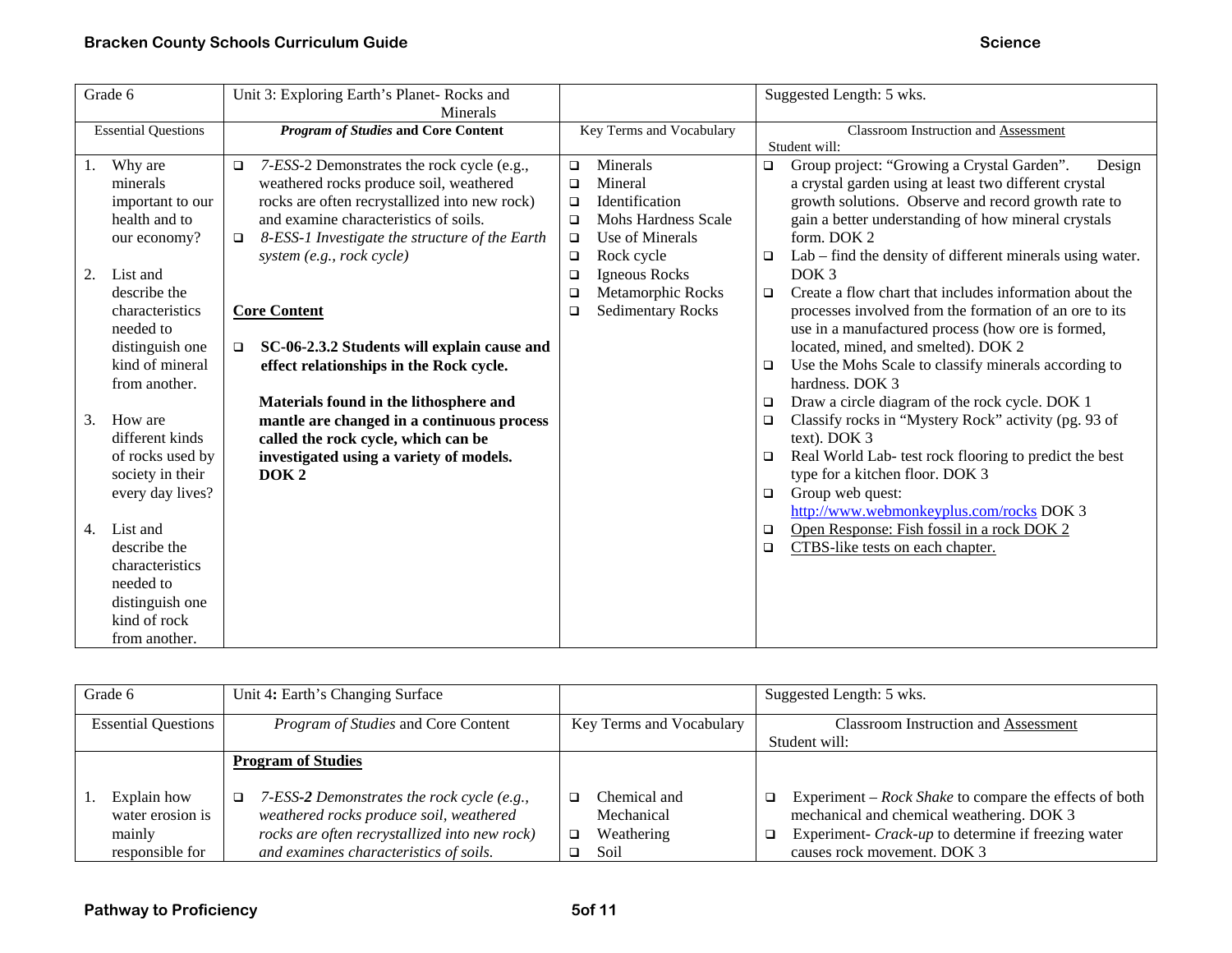| Grade 6                                                                                           | Unit 4: Earth's Changing Surface                                                                                                                                                                                                                                                                                                                                                                                                                                                                                                                                                                                                                                                                                                                                                                  |                                                                                                                                                | Suggested Length: 5 wks.                                                                                                                                                                                                                                                                                                                                                                                                                                                                               |
|---------------------------------------------------------------------------------------------------|---------------------------------------------------------------------------------------------------------------------------------------------------------------------------------------------------------------------------------------------------------------------------------------------------------------------------------------------------------------------------------------------------------------------------------------------------------------------------------------------------------------------------------------------------------------------------------------------------------------------------------------------------------------------------------------------------------------------------------------------------------------------------------------------------|------------------------------------------------------------------------------------------------------------------------------------------------|--------------------------------------------------------------------------------------------------------------------------------------------------------------------------------------------------------------------------------------------------------------------------------------------------------------------------------------------------------------------------------------------------------------------------------------------------------------------------------------------------------|
| <b>Essential Questions</b>                                                                        | Program of Studies and Core Content                                                                                                                                                                                                                                                                                                                                                                                                                                                                                                                                                                                                                                                                                                                                                               | Key Terms and Vocabulary                                                                                                                       | <b>Classroom Instruction and Assessment</b><br>Student will:                                                                                                                                                                                                                                                                                                                                                                                                                                           |
| shaping Earth's<br>land surface.<br>Why is soil<br>2.<br>important for all                        | 7-ESS-3 Examine Earth's processes (e.g.,<br>$\Box$<br>erosion, deposition) and catastrophes (e.g.,<br>asteroid impact).                                                                                                                                                                                                                                                                                                                                                                                                                                                                                                                                                                                                                                                                           | Sediment<br>$\Box$<br><b>Running Water</b><br>$\Box$<br>Erosion<br>$\Box$<br>Deposition<br>$\Box$<br>Tributary<br>$\Box$<br>$\Box$<br>Glaciers | Construct a compare/contrast table that includes every<br>$\Box$<br>agent of mechanical and chemical weathering. DOK 3<br>Draw a diagram of A; B, and C soil horizons with a<br>$\Box$<br>brief description of each. DOK 1<br>Write a magazine article recounting what happened on<br>$\Box$<br>the Great Plains in the 1930's describing the causes, and                                                                                                                                              |
| the ecosystems?<br>What natural<br>3.<br>and artificial<br>structures<br>prevent soil<br>erosion? | <b>Core Content</b><br>SC-05-2.3.2 Students will explain<br>o.<br>interactions of water with Earth materials<br>and results of those interactions (e.g.,<br>dissolving minerals, moving minerals and<br>gases).<br>Water dissolves minerals and gases and<br>may carry them to the oceans. DOK 3<br>SC-06-2.3.3 Students will compare<br>$\Box$<br>constructive and destructive forces on<br>Earth in order to make predictions about<br>the nature of landforms.<br>Landforms are a result of a combination of<br>constructive and destructive forces.<br>Collection and analysis of data indicates<br>that constructive forces include crustal<br>deformation, faulting, volcanic eruption,<br>and deposition of sediment, while<br>destructive forces include weathering and<br>erosion. DOK 2 | Wind<br>$\Box$<br>River system<br>$\Box$                                                                                                       | explaining what methods are used today to prevent<br>another "Dust Bowl". DOK 3<br>Open Response-Landfills or recycle DOK 3<br>$\Box$<br>Create a poster showing drawings or pictures of slump,<br>$\Box$<br>creep, mudslides, and landslides. DOK 1<br>Experiment – Sand Hills to show the effect of gravity on<br>$\Box$<br>mass land movement. DOK 2<br>Experiment to show how glaciers and moving ice can<br>$\Box$<br>change the Earth's surface. DOK 2<br>CTBS-like tests on each chapter.<br>O. |
|                                                                                                   | SC-07-2.3.1 Students will make inferences<br>$\Box$<br>and predictions related to changes in the<br>Earth's surface or atmosphere based on<br>data/evidence.                                                                                                                                                                                                                                                                                                                                                                                                                                                                                                                                                                                                                                      |                                                                                                                                                |                                                                                                                                                                                                                                                                                                                                                                                                                                                                                                        |
|                                                                                                   | The Earth's processes we see today,<br>including erosion, movement of lithospheric<br>plates, and changes in atmospheric<br>composition, are predictable and similar to                                                                                                                                                                                                                                                                                                                                                                                                                                                                                                                                                                                                                           |                                                                                                                                                |                                                                                                                                                                                                                                                                                                                                                                                                                                                                                                        |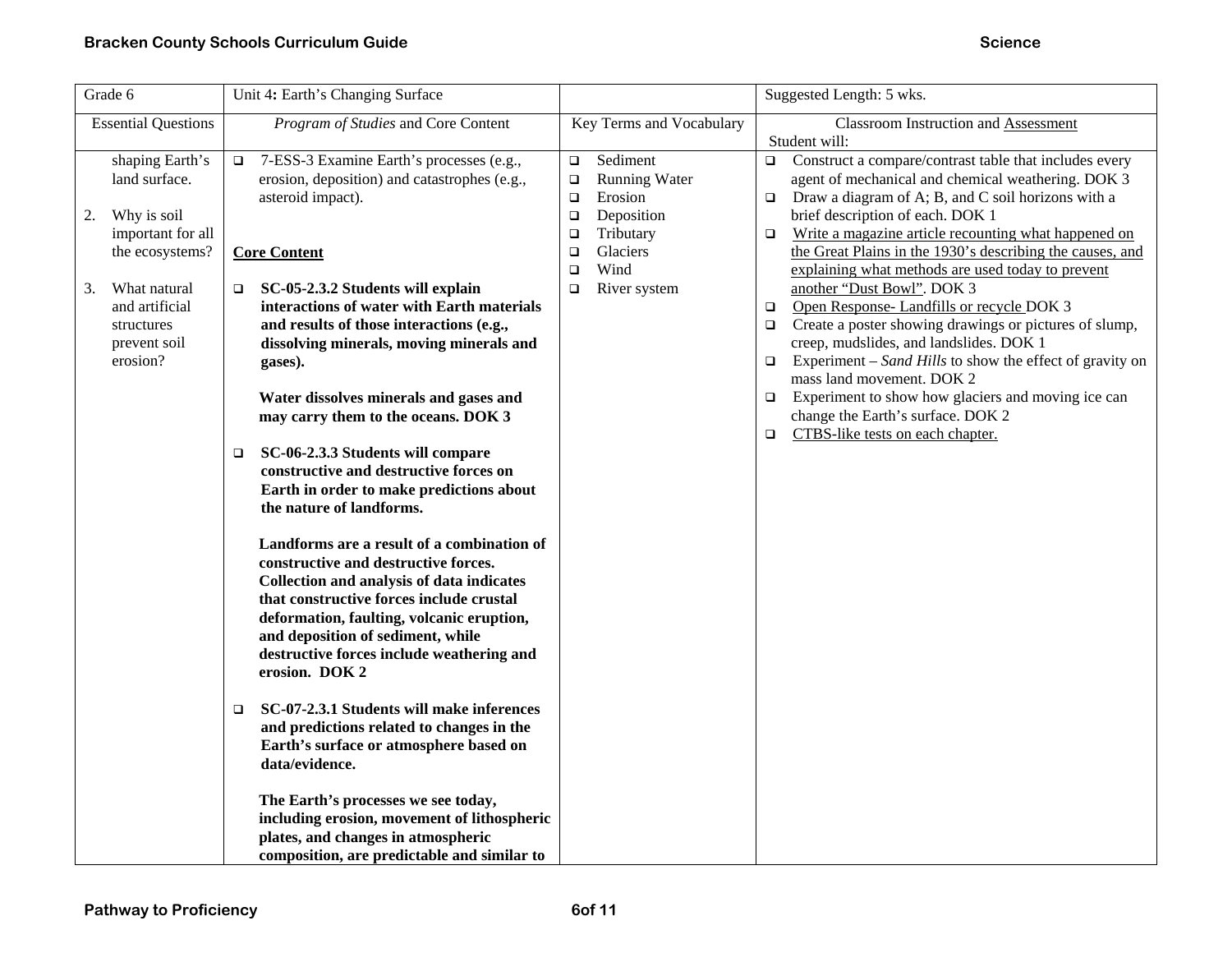| Grade 6                    | Unit 4: Earth's Changing Surface             |                          | Suggested Length: 5 wks.             |
|----------------------------|----------------------------------------------|--------------------------|--------------------------------------|
| <b>Essential Questions</b> | <i>Program of Studies</i> and Core Content   | Key Terms and Vocabulary | Classroom Instruction and Assessment |
|                            |                                              |                          | Student will:                        |
|                            | those that occurred in the past. Analysis of |                          |                                      |
|                            | evidence from Earth's history substantiates  |                          |                                      |
|                            | the conclusion that the planet has also been |                          |                                      |
|                            | influenced by occasional catastrophes such   |                          |                                      |
|                            | as the impact of an asteroid or comet.       |                          |                                      |
|                            | DOK <sub>3</sub>                             |                          |                                      |

| Grade 6                    |                                 | Unit 5: Earth's Geologic Time and Energy<br>Resources                                                   |                  |                            |             | Suggested Length: 5 wks.                                                                       |
|----------------------------|---------------------------------|---------------------------------------------------------------------------------------------------------|------------------|----------------------------|-------------|------------------------------------------------------------------------------------------------|
| <b>Essential Questions</b> |                                 | Program of Studies and Core Content                                                                     |                  | Key Terms and Vocabulary   |             | Classroom Instruction and Assessment<br>Student will:                                          |
|                            |                                 | <b>Program of Studies</b>                                                                               |                  | Fossils                    |             |                                                                                                |
| 1.                         | Explain what<br>evidence can be | 7-ESS-4 Examine evidence (e.g., fossils) for<br>$\Box$<br>changes in life and environmental conditions. | $\Box$<br>$\Box$ | Ages of Rock               | ❏<br>$\Box$ | Project "Journey Back In Time". DOK 3<br>Make a drawing that includes sedimentary rock layers, |
|                            | found to show                   | 8-ESS-2 Analyze Earth's history (e.g., Earth<br>$\Box$                                                  | $\Box$           | Radioactive Decay          |             | an unconformity, a fault, an intrusion, an extrusion and                                       |
|                            | how the Earth                   | processes, catastrophes, evidence for                                                                   | $\Box$           | Geological Time            |             | several index fossils. DOK 1                                                                   |
|                            | has changed                     | changes).                                                                                               | $\Box$           | Scale (Precambrian,        | $\Box$      | Determine the relative age of rock layers using "Rock                                          |
|                            | over time and                   | 8-AC-3 Recognize how science is used to<br>$\Box$                                                       | $\Box$           | Paleozoic, Mesozoic,       |             | Layers" activity in text that is based on the use of fossils                                   |
|                            | explain how                     | understand changes in populations, issues                                                               |                  | and                        |             | and geologic features. Write a lab report to                                                   |
|                            | this evidence                   | related to resources, and changes in                                                                    | $\Box$           | Cenozoic Era's)            |             | communicate findings. DOK 2                                                                    |
|                            | formed.                         | environments.                                                                                           | $\Box$           | Pangaea                    | $\Box$      | Make a model of geologic time. DOK 1                                                           |
|                            |                                 |                                                                                                         | $\Box$           | Law of Superposition       | $\Box$      | Create a flow chart showing how fossil fuels are formed.                                       |
| 2.                         | Explain how the                 |                                                                                                         | $\Box$           | Extinct                    |             | DOK <sub>1</sub>                                                                               |
|                            | sun provides                    | <b>Core Content</b>                                                                                     | $\Box$           | Evolution                  | $\Box$      | In a group create a presentation, using visual aides, that                                     |
|                            | energy and                      |                                                                                                         | $\Box$           | <b>Fossil Fuels</b>        |             | shows the advantages and disadvantages of one type of                                          |
|                            | describe ways                   | SC-07-3.5.1 Students will<br>$\Box$                                                                     | □                | <b>Renewable Resources</b> |             | fossil fuel. DOK 2                                                                             |
|                            | to collect that                 | describe the usefulness of fossil<br>◻                                                                  | $\Box$           | Non-Renewable<br>Resources | $\Box$      | Create a solar cooker using aluminum foil. DOK 1                                               |
|                            | energy.                         | information to make conclusions about<br>past life forms and environmental                              | $\Box$           |                            | $\Box$      | CTBS-like tests                                                                                |
|                            |                                 | conditions;                                                                                             |                  |                            |             |                                                                                                |
|                            |                                 | explain the cause and effect<br>$\Box$                                                                  |                  |                            |             |                                                                                                |
|                            |                                 | relationship of the extinction of a                                                                     |                  |                            |             |                                                                                                |
|                            |                                 | species and environmental changes.                                                                      |                  |                            |             |                                                                                                |
|                            |                                 |                                                                                                         |                  |                            |             |                                                                                                |
|                            |                                 | Extinction of species is common and occurs                                                              |                  |                            |             |                                                                                                |
|                            |                                 | when the adaptive characteristics of a                                                                  |                  |                            |             |                                                                                                |
|                            |                                 | species are insufficient to allow its survival.                                                         |                  |                            |             |                                                                                                |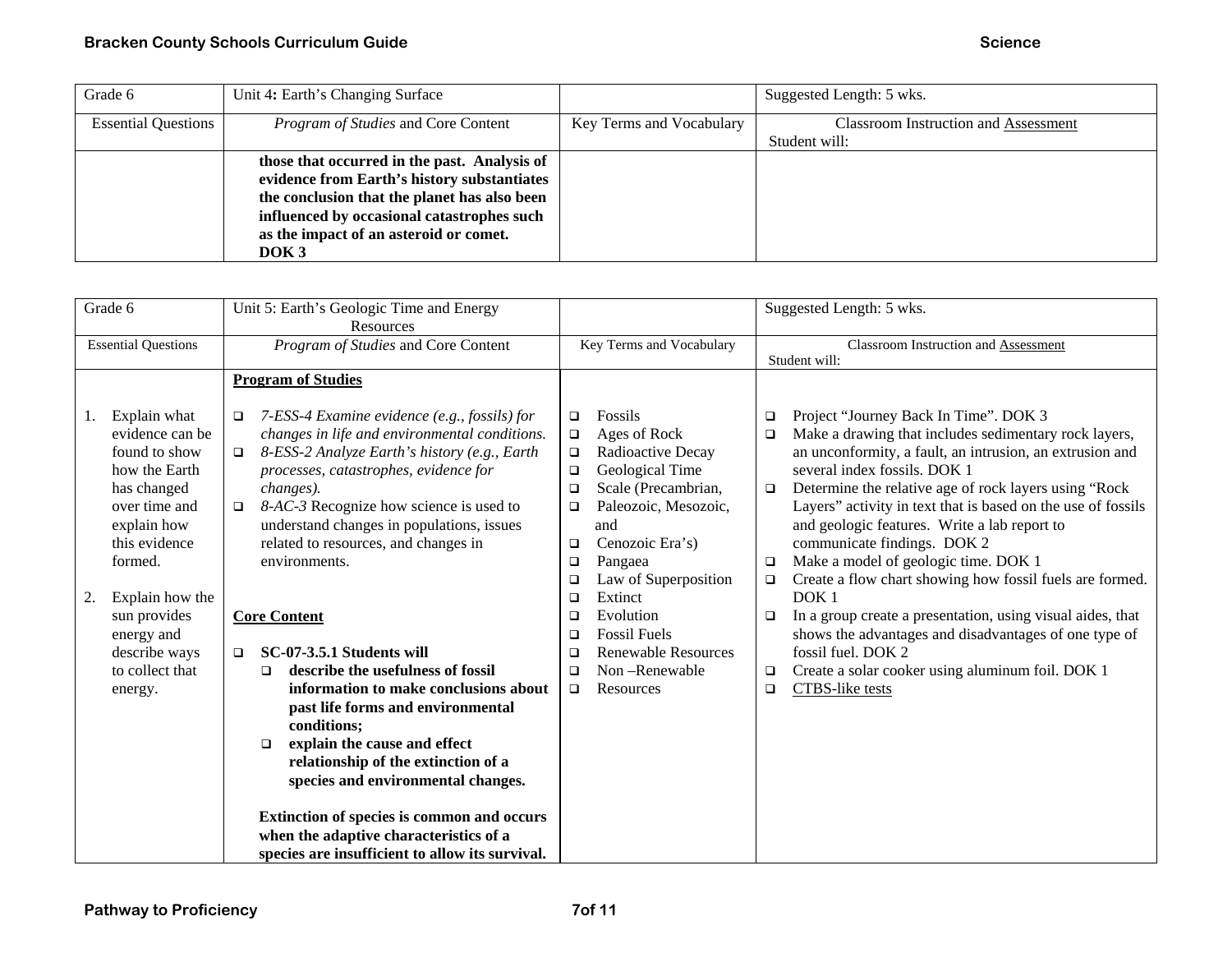| Grade 6                    | Unit 5: Earth's Geologic Time and Energy<br>Resources                                                                                                                                                                                                                                                                |                          | Suggested Length: 5 wks.                              |
|----------------------------|----------------------------------------------------------------------------------------------------------------------------------------------------------------------------------------------------------------------------------------------------------------------------------------------------------------------|--------------------------|-------------------------------------------------------|
| <b>Essential Questions</b> | Program of Studies and Core Content                                                                                                                                                                                                                                                                                  | Key Terms and Vocabulary | Classroom Instruction and Assessment<br>Student will: |
|                            | Most of the species that have lived on Earth<br>no longer exist. Fossils provide evidence of<br>how environmental conditions and life have<br>changed. DOK 3                                                                                                                                                         |                          |                                                       |
|                            | SC-08-2.3.1 Students will describe various<br>❏<br>techniques for estimating geological time<br>(radioactive dating, observing rock<br>sequences, comparing fossils);                                                                                                                                                |                          |                                                       |
|                            | Techniques used to estimate geological time<br>include using radioactive dating, observing<br>rock sequences, and comparing fossils to<br>correlate the rock sequences at various<br>locations. Deductions can be made based<br>on available data and observation of<br>models as to the age of rocks/fossils. DOK 2 |                          |                                                       |
|                            | SC-08-2.3.4 Students will understand that the<br>$\Box$<br>Sun, Earth, and the rest of the solar system<br>formed approximately 4.6 billion years ago.                                                                                                                                                               |                          |                                                       |
|                            | SC-08-3.5.1 Students will draw conclusions<br>$\Box$<br>and make inferences about the<br>consequences of change over time that can<br>account for the similarities among diverse<br>species.                                                                                                                         |                          |                                                       |
|                            | The consequences of change over time<br>provide a scientific explanation for the<br>fossil record of ancient life forms and for<br>the striking molecular similarities<br>observed among the diverse species of<br>living organisms. DOK 3                                                                           |                          |                                                       |
|                            | SC-08-4.6.2 Students will<br>□<br>describe or explain energy transfer<br>□<br>and energy conservation;                                                                                                                                                                                                               |                          |                                                       |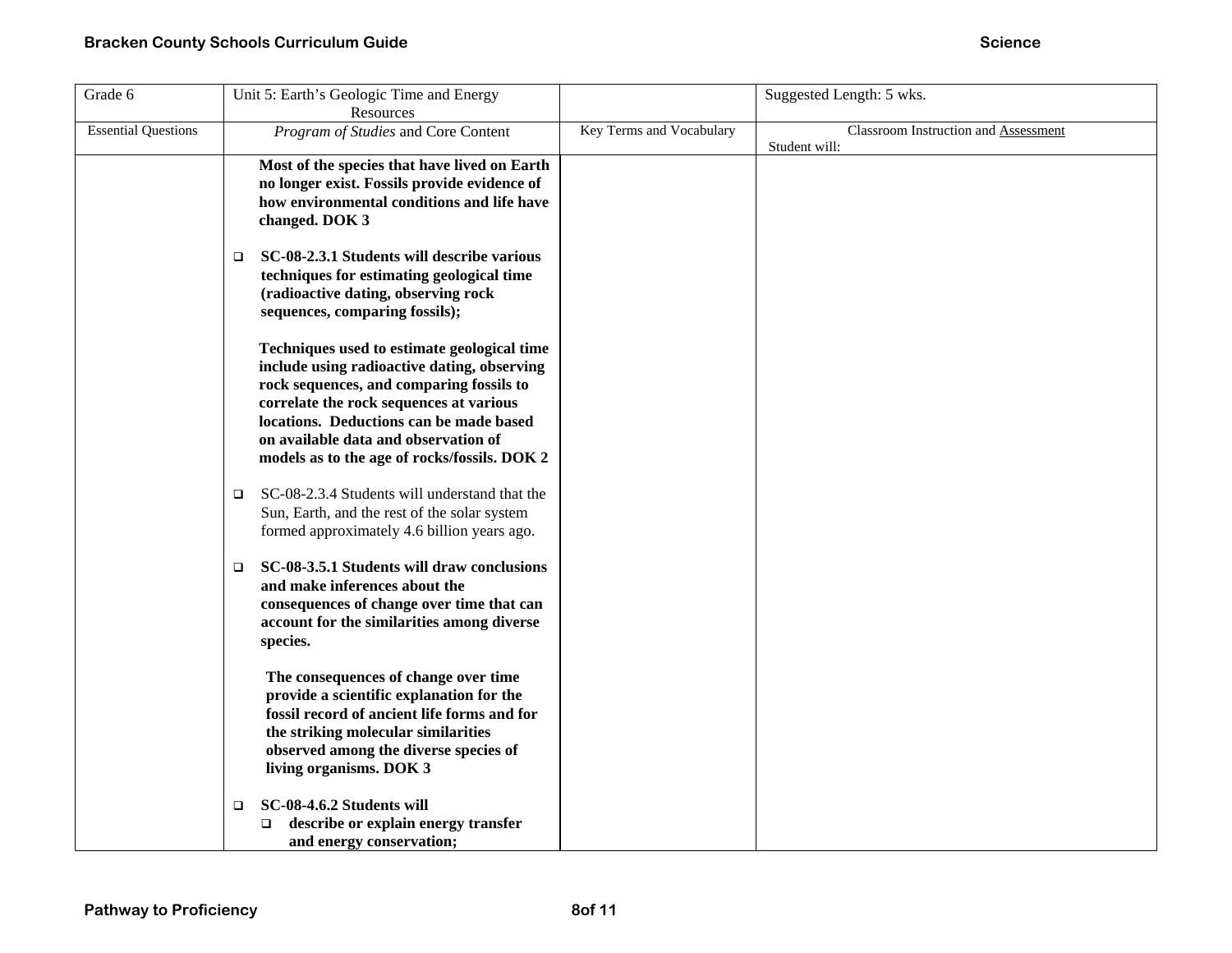| Grade 6                    | Unit 5: Earth's Geologic Time and Energy     |                          | Suggested Length: 5 wks.                    |
|----------------------------|----------------------------------------------|--------------------------|---------------------------------------------|
|                            | Resources                                    |                          |                                             |
| <b>Essential Questions</b> | <i>Program of Studies</i> and Core Content   | Key Terms and Vocabulary | <b>Classroom Instruction and Assessment</b> |
|                            |                                              |                          | Student will:                               |
|                            | evaluate alternative solutions to energy     |                          |                                             |
|                            | problems.                                    |                          |                                             |
|                            |                                              |                          |                                             |
|                            | Energy can be transferred in many ways,      |                          |                                             |
|                            | but it can neither be created nor destroyed. |                          |                                             |
|                            | DOK <sub>3</sub>                             |                          |                                             |

| Grade 6                                                                                                                                                         | Unit 6: Earth's Waters                                                                                                                                                                                                                                                                                                                                                                                                                                                                                                                                                                        |                                                                                                                                                                                                                                                                                                                                                                                                         | Suggested Length: 5 wks.                                                                                                                                                                                                                                                                                                                                                                                                                                                                                                                                                                                                                                                                                                                                                                                                                                                                              |  |
|-----------------------------------------------------------------------------------------------------------------------------------------------------------------|-----------------------------------------------------------------------------------------------------------------------------------------------------------------------------------------------------------------------------------------------------------------------------------------------------------------------------------------------------------------------------------------------------------------------------------------------------------------------------------------------------------------------------------------------------------------------------------------------|---------------------------------------------------------------------------------------------------------------------------------------------------------------------------------------------------------------------------------------------------------------------------------------------------------------------------------------------------------------------------------------------------------|-------------------------------------------------------------------------------------------------------------------------------------------------------------------------------------------------------------------------------------------------------------------------------------------------------------------------------------------------------------------------------------------------------------------------------------------------------------------------------------------------------------------------------------------------------------------------------------------------------------------------------------------------------------------------------------------------------------------------------------------------------------------------------------------------------------------------------------------------------------------------------------------------------|--|
| <b>Essential Questions</b>                                                                                                                                      | Program of Studies and Core Content                                                                                                                                                                                                                                                                                                                                                                                                                                                                                                                                                           | Key Terms and Vocabulary                                                                                                                                                                                                                                                                                                                                                                                | Classroom Instruction and Assessment<br>Student will:                                                                                                                                                                                                                                                                                                                                                                                                                                                                                                                                                                                                                                                                                                                                                                                                                                                 |  |
| What effects do<br>tides have on<br>the Earth's<br>surface?<br>Explain why the<br>2.<br>water cycle is<br>important to the<br>survival of all<br>life on Earth. | <b>Program of Studies</b><br>6-ESS-4 Identify phenomena (e.g., growth of<br>$\Box$<br>plants, wind, water cycle, ocean currents) on<br>the Earth caused by the sun's energy.<br>8-ESS-1 Investigate the structure of the<br>$\Box$<br>Earth's system (e.g., lithosphere, rock cycle,<br>water cycle, weather, and climate).<br><b>Core Content</b><br>$\Box$ SC-06-4.6.2 Students will describe<br>the effect of the Suns' energy on the<br>□<br>Earth system;<br>the connection/relationship between<br>$\Box$<br>the Sun's energy and seasons.<br>The Sun is the major source of energy for | Sun energy<br>□<br>Ocean currents<br>$\Box$<br>Wave Characteristics:<br>$\Box$<br>(Wavelength, Crest,<br>$\Box$<br>and<br>Trough)<br>□<br>El Nino<br>$\Box$<br>Plankton<br>$\Box$<br><b>Nekton</b><br>□<br><b>Benthos</b><br>$\Box$<br>Coral Reef<br>❏<br>Ocean waves<br>□<br>Water Cycle<br>$\Box$<br>Underground water<br>$\Box$<br>Freshwater<br>$\Box$<br>Saltwater<br>□<br>High and Low Tides<br>□ | Explore the water cycle by determining how much water<br>□<br>a tree gives off in a 24-hour period using "Water From"<br>activity in text. Write a lab report to communicate<br>findings. DOK 3<br>Design an experiment to answer the question: What<br>$\Box$<br>effect do excess fertilizers have on the growth of algae<br>and/or water plants? DOK 4<br>Experiment to discover how distilled water, spring<br>$\Box$<br>water, and mineral water differ from tap water in terms<br>of visible solids, Ph level, taste, and softness. DOK 3<br>Determine how various factors affect the density of<br>❏<br>ocean water using a hydrometer. DOK 3<br>Model ocean currents using modeling clay, straws, and a<br>□<br>baking pan. Analyze and make conclusions in writing.<br>DOK <sub>2</sub><br>Open Response: Preventing Water Pollution DOK 3<br>□<br>Open Response: Surface Currents DOK 3<br>□ |  |
|                                                                                                                                                                 | Earth. The water cycle, winds, ocean<br>currents, and growth of plants are affected                                                                                                                                                                                                                                                                                                                                                                                                                                                                                                           |                                                                                                                                                                                                                                                                                                                                                                                                         | Activity-Tides DOK 2<br>$\Box$<br>CTBS-like tests<br>$\Box$                                                                                                                                                                                                                                                                                                                                                                                                                                                                                                                                                                                                                                                                                                                                                                                                                                           |  |
|                                                                                                                                                                 | by the Sun's energy. Seasons result from<br>variations in the amount of the Sun's<br>energy hitting Earth's surface. DOK 3                                                                                                                                                                                                                                                                                                                                                                                                                                                                    |                                                                                                                                                                                                                                                                                                                                                                                                         |                                                                                                                                                                                                                                                                                                                                                                                                                                                                                                                                                                                                                                                                                                                                                                                                                                                                                                       |  |
|                                                                                                                                                                 | SC-07-2.3.3 Students will describe the<br>□<br>concept of gravity and the effect of                                                                                                                                                                                                                                                                                                                                                                                                                                                                                                           |                                                                                                                                                                                                                                                                                                                                                                                                         |                                                                                                                                                                                                                                                                                                                                                                                                                                                                                                                                                                                                                                                                                                                                                                                                                                                                                                       |  |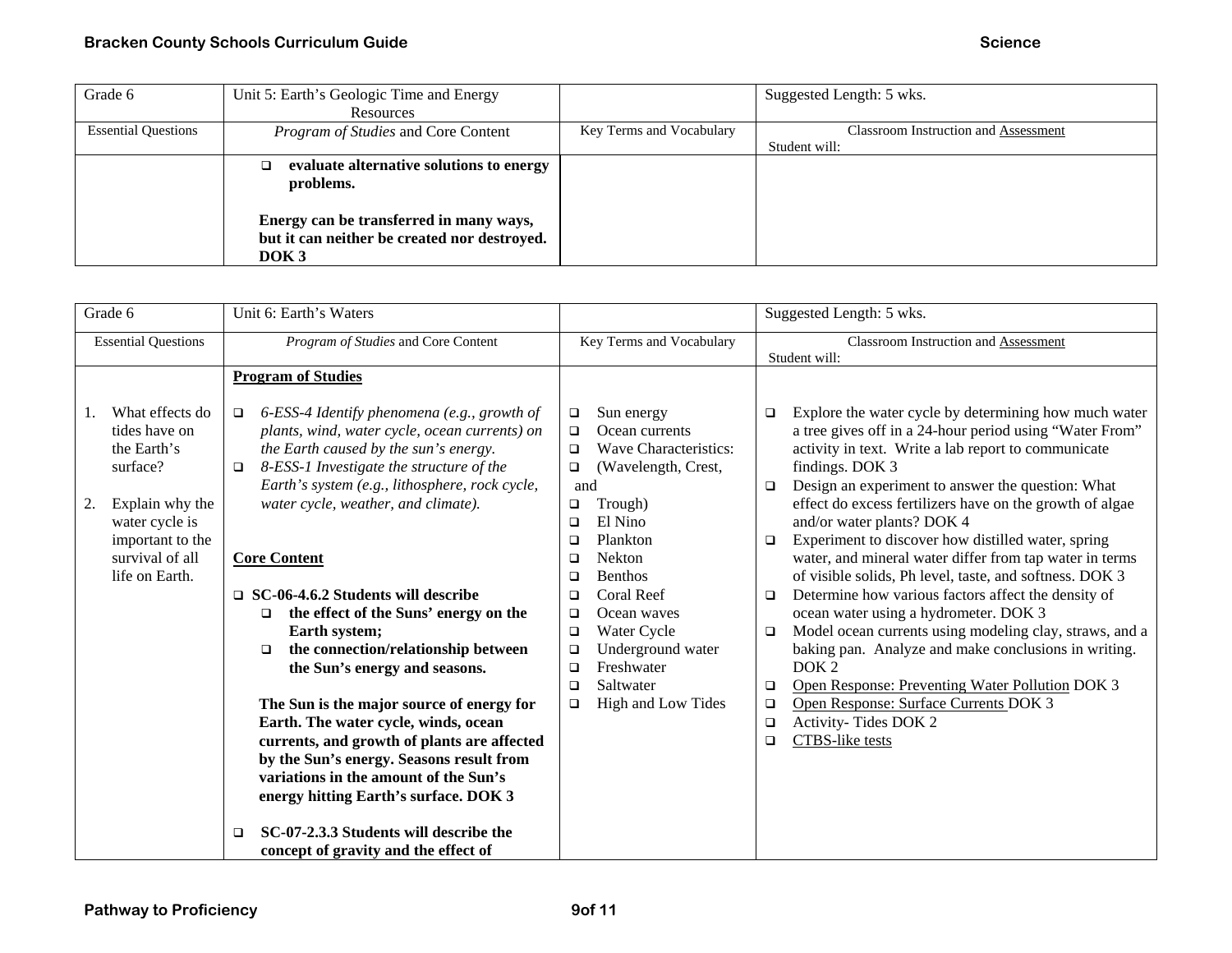| Grade 6                    | Unit 6: Earth's Waters                                                                                                                                                                       |                          | Suggested Length: 5 wks.                              |
|----------------------------|----------------------------------------------------------------------------------------------------------------------------------------------------------------------------------------------|--------------------------|-------------------------------------------------------|
| <b>Essential Questions</b> | Program of Studies and Core Content                                                                                                                                                          | Key Terms and Vocabulary | Classroom Instruction and Assessment<br>Student will: |
|                            | gravitational force between the sun, moon<br>and Earth.                                                                                                                                      |                          |                                                       |
|                            | The gravitational pull of the Sun and moon<br>on Earth's oceans as the major cause of<br>tides can be understood from<br>generalizations based on evidence. DOK 2                            |                          |                                                       |
|                            | SC-05-2.3.2 Students will explain<br>$\Box$<br>interactions of water with Earth materials<br>and results of those interactions (e.g.,<br>dissolving minerals, moving minerals and<br>gases). |                          |                                                       |
|                            | Water dissolves minerals and gases and<br>may carry them to the oceans. DOK 3                                                                                                                |                          |                                                       |
|                            | SC-06-4.6.1 Students will describe or<br>□<br>explain the cause and effect relationships<br>between oceans and climate.                                                                      |                          |                                                       |
|                            | Oceans have a major effect on climate,<br>because water in the oceans holds a large<br>amount of heat. DOK 2                                                                                 |                          |                                                       |

| Grade 6                    | Unit 7: Weather and Climate               |                          | Suggested Length: 5 wks.                                        |  |
|----------------------------|-------------------------------------------|--------------------------|-----------------------------------------------------------------|--|
| <b>Essential Questions</b> | Program of Studies and Core Content       | Key Terms and Vocabulary | <b>Classroom Instruction and Assessment</b>                     |  |
|                            |                                           |                          | Student will:                                                   |  |
|                            | <b>Program of Studies</b>                 |                          |                                                                 |  |
|                            |                                           |                          |                                                                 |  |
| How does the               |                                           | Layers of the<br>❏       | Use a barometer to record air pressure for 5 days and<br>$\Box$ |  |
| transfer of the            | <b>Core Content</b>                       | Atmosphere               | analyze and graph the results. DOK 3                            |  |
| Sun's powerful             |                                           | Acid Rain                | By experimenting, determine whether water or soil<br>$\Box$     |  |
| energy to the              | SC-05-2.3.3 Students will                 | Greenhouse Effect        | absorbs and holds radiation longer and analyze data.            |  |
| Earth generate             | describe Earth's atmosphere as a<br>□     | Air Quality              | DOK <sub>2</sub>                                                |  |
| weather?                   | relatively thin blanket of air consisting | Ozone layer<br>$\Box$    | Create a cloud poster that includes:<br>□                       |  |
|                            | of a mixture of nitrogen, oxygen, and     | Precipitation            | Picture of each type.<br>◻                                      |  |